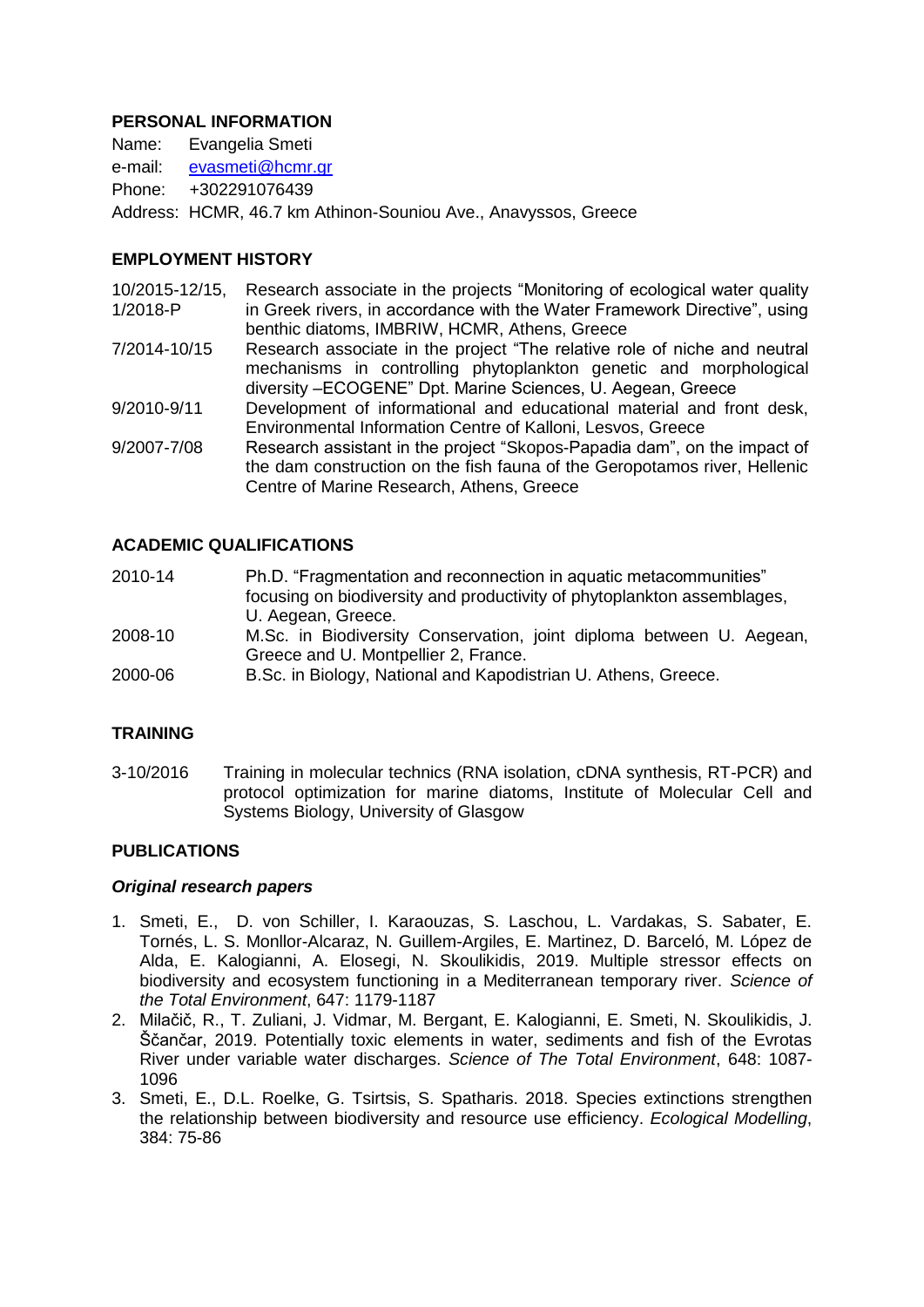- 4. Papanikolopoulou, L.A., E. Smeti, D.L. Roelke, P.G. Dimitrakopoulos, G.D. Kokkoris, D.B. Danielidis, S. Spatharis. 2018. Interplay between r- and [K-strategists leads to](javascript:void(0))  [phytoplankton underyielding under pulsed resource supply.](javascript:void(0)) Oecologia, 186: 755-764
- 5. Karaouzas I., E. Smeti, A. Vourka, L. Vardakas, A. Mentzafou, E. Tornés, S. Sabater, I. Munoz, N.Th Skoulikidis, E. Kalogianni. 2018. Assessing the ecological effects of water stress and pollution in a temporary river - implications for water management. *Science of the Total Environment,* 618: 1591-1604
- 6. Smeti, E., D.L. Roelke, S. Spatharis. 2016. Spatial averaging and disturbance lead to high productivity in aquatic metacommunities. *Oikos*, 125: 812-820
- 7. Smeti, E., D.L. Roelke, G. Gremion, J.M. Linhart, D.B. Danielidis, S. Spatharis. 2015. Potential mechanisms of coexistence between two globally important *Pseudo-nitzschia* species. *Hydrobiologia*, 762: 89-101
- 8. Smeti E., K.A. Kormas and S. Spatharis, 2013. A non-phylogenetic a-diversity approach on prokaryotic community structure in aquatic systems. *Ecological Indicators*, 29: 361- 366

## *Technical reports*

- 1. Smeti, E., I. Karaouzas, 2016. Defining new classification boundaries for the ecological status assessment of rivers in Greece, using the Biological Quality Element "Phytobenthos" and harmonization with the results of the completed intercalibration of the MED GIG (RM1, RM2, RM4), October 2016, 19pp, Hellenic Centre of Marine Research
- 2. Tsirtsis, G. , E. Smeti, S. Spatharis, D. Danielidis, K. Kormas, V. Lamprinou, A. Meziti, L. Papanikolopoulou, A. Christanis, N. Koukourouvli, N. Christoforidis, M. Zacharakis, 2015. The relative role of niche and neutral mechanisms in controlling phytoplankton genetic and morphological diversity –ECOGENE, deliverables and final report, University of the Aegean
- 3. Stoumpoudi, M., E. Kallogianni, I. Dimitriou, I. Mpertahas, G. Chatzinikolaou, N. Skoulikidis, I. Mousoulis, R. Barbieri, N. Koutsikos, E. Smeti, 2009. Study and conservation suggestions of the fish fauna in the construction area of the Skopos-Papadia dam, Final report, Hellenic Centre of Marine Research

# *Conference proceedings*

- 1. Smeti, E., D.L. Roelke, G. Tsirtsis, L. Papanikolopoulou, S. Spatharis. Predictability in phytoplankton assemblages is influenced by initial species richness, *8 th Hellenic Conference on Ecology, 20-23 October 2016, Thessaloniki, Greece (p. 170)*
- 2. Smeti, E., D. Roelke, S. Spatharis, Fragmentation and reconnection in aquatic metacommunities, *ialeUK Conference, 7-9 September 2015, Edinburgh, UK* (p.39-40) - Oral presentation
- 3. Smeti, E., G. Tsirtsis, L. Papanikolopoulou, S. Spatharis, The relative role of niche and neutral processes in shaping plankton communities along a salinity gradient, *ASLO Aquatic Sciences Meeting*, *22-27 February 2015,Granada, Spain (*Abstract ID:26042) - Oral presentation
- 4. Smeti, E., D.L. Roelke, S. Spatharis. The importance of mass effects and species traits in forming local communities, 7<sup>th</sup> Hellenic Conference on Ecology, 9-12 October 2014, *Mytilini, Greece (p. 152) -* Oral presentation
- 5. Smeti, E., S. Spatharis, and D.L. Roelke. Spatial averaging sustains increased productivity at high ecosystem connectivity*, Ecological Society of America- ESA 98th Annual Meeting, 4-9 August 2013, Minneapolis, USA (Paper41750) -* Oral presentation
- 6. Smeti, E., G. Gremion, and S. Spatharis. Combining numerical modelling and experimental data as a tool for predicting phytoplankton assemblage structure. 6<sup>th</sup> *Hellenic Conference on Ecology, 4-7 October 2012, Athens, Greece* (p. 104) - Oral presentation
- 7. Smeti E., K.A. Kormas, and S. Spatharis. Assessing a-diversity metrics to express Archaeal and Bacterial assemblage structure. *11th Conference on Bacterial Genetics and Ecology - BAGECO11, 29 May - 2 June 2011, Corfu, Greece (p. 260) -* Oral presentation*.*